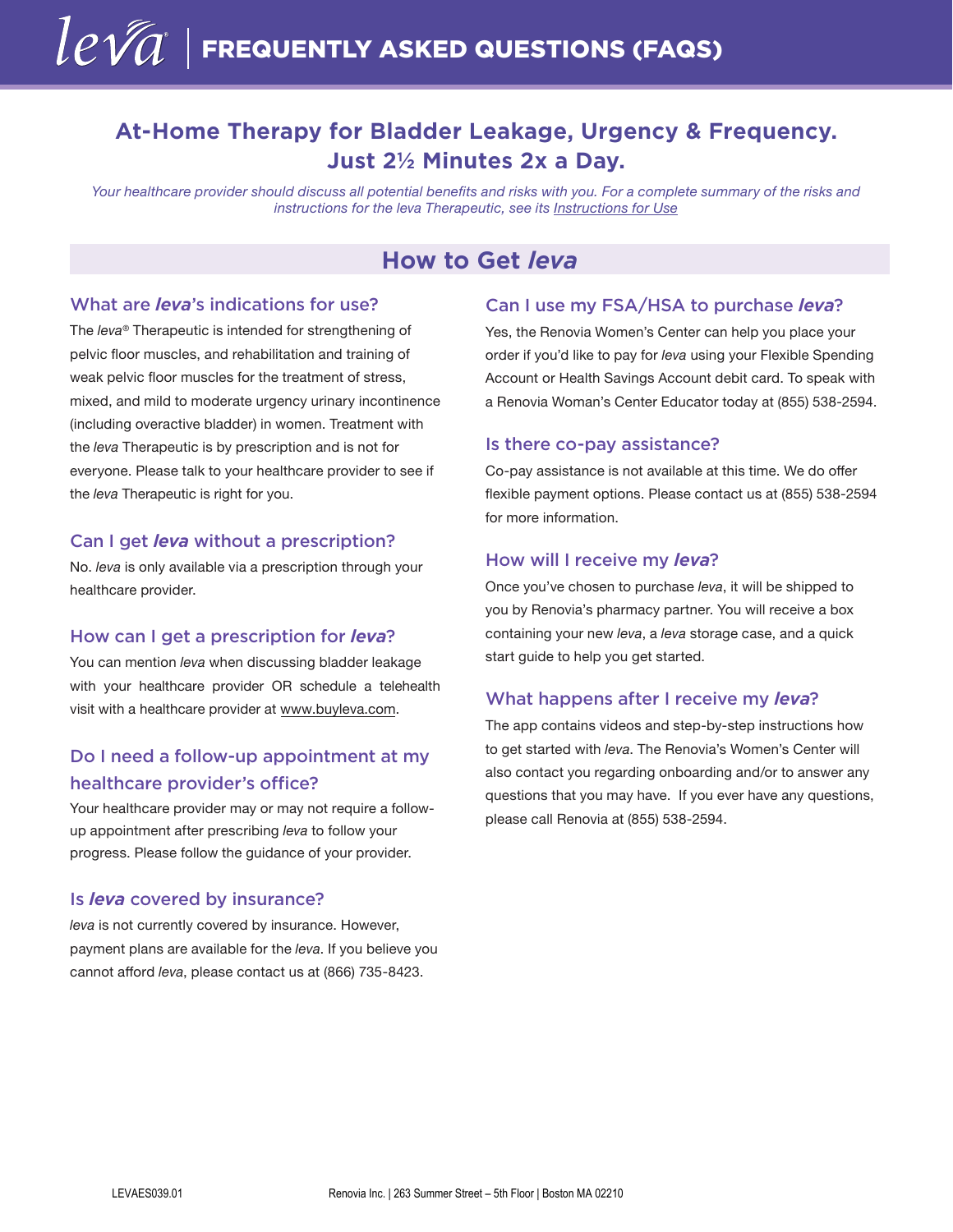# **Using** *leva*

### How will I learn how to use *leva*?

Instruction on how to use *leva* are shown when you download the *leva* app. The app contains videos and step-by-step instructions how to use *leva* effectively. In addition to the app, coach from the Renovia Women's Center will contact you regarding onboarding and will answer any questions that you may have. If you ever have any questions, please call Renovia at (855) 538-2594.

### Can I use *leva* sitting down or lying down?

No. *leva* was designed for use in the standing position. For further instructions on the use of the *leva* Therapeutic, see its [Instructions for Use.](https://renoviainc.com/leva-digital-therapeutic-instructions-for-use/) 

### What does a training session consist of?

A training session is a series of 5 lifts with resting periods between. After each lift and rest, you will be shown your lift and hold time results. After all lifts are completed, you will be shown the average of all 5 lift and hold time results. For further instructions on the use of the *leva* Therapeutic, see its [Instructions for Use.](https://renoviainc.com/leva-digital-therapeutic-instructions-for-use/)

# How do I keep *leva* in place while performing training?

Before beginning your exercise, pull your underwear up just enough to gently hold the *leva* in place. Users may also decide to hold the base of the *leva* to keep it from moving. For further instructions on the use of the *leva* Therapeutic, see its [Instructions for Use.](https://renoviainc.com/leva-digital-therapeutic-instructions-for-use/)

### Can I use a lubricant with *leva*?

If you find it difficult to insert, you may use water alone or, if needed, a small amount of water-based lubricant. (Do not use oil or petroleum-based lubricants.) Use a very small amount of lubricant on and around the very tip of *leva* and this should help with insertion. If *leva* has been inserted correctly, you should not feel any discomfort. If you continue to experience discomfort, you can contact your coach in the Renovia Women's Center. If you experience pain during insertion or during or after use, please contact your health care provider.

### Does using *leva* hurt?

You should not experience pain when inserting *leva* into your vagina or when using the *leva*. Please review *leva*'s User Manual carefully before you use *leva*. If you experience pain during insertion or during or after use, please contact your health care provider.

### Will using *leva* cause an infection?

No. If you wash your hands and clean *leva* properly, as instructed, the product will not cause an infection. The materials used in manufacturing *leva* have been thoroughly tested. A small number of people may be sensitive to the materials used in making *leva*, but most women can use *leva* without any trouble.

#### How do I clean my *leva*?

To clean the *leva* probe, wash your *leva* with mild, soapy water. Do not submerge the device or its case and take care not to excessively bend or twist the probe as this can damage the device. Gently dry the *leva* and return it to its storage case to preserve battery life and protect it from damage.

### How do I clean my *leva* storage case?

Do not wash or submerge the *leva* case. If the case needs cleaning, wipe the *leva* case with a damp cloth moistened with water. Do not wash the case with alcohol or other chemical cleaners.

### How should I store my *leva*?

After cleaning, return the *leva* to its storage case to preserve battery life and protect it from damage.

### What is *leva* made of?

The *leva* device is made of Thermoplastic Elastomers (or "TPE") which has been tested for biocompatibility and determined to be safe for vaginal insertion.

### Is the *leva* BPA-Free?

There are two pieces to the *leva* device, the probe and the case. The probe, which is the inserted part of the device, is BPA-Free. The case, which is used to store the device, is not BPA-Free. It has been established that BPA is used in part of

the manufacturing process. LEVAES039.01 Renovia Inc. | 263 Summer Street – 5th Floor | Boston MA 02210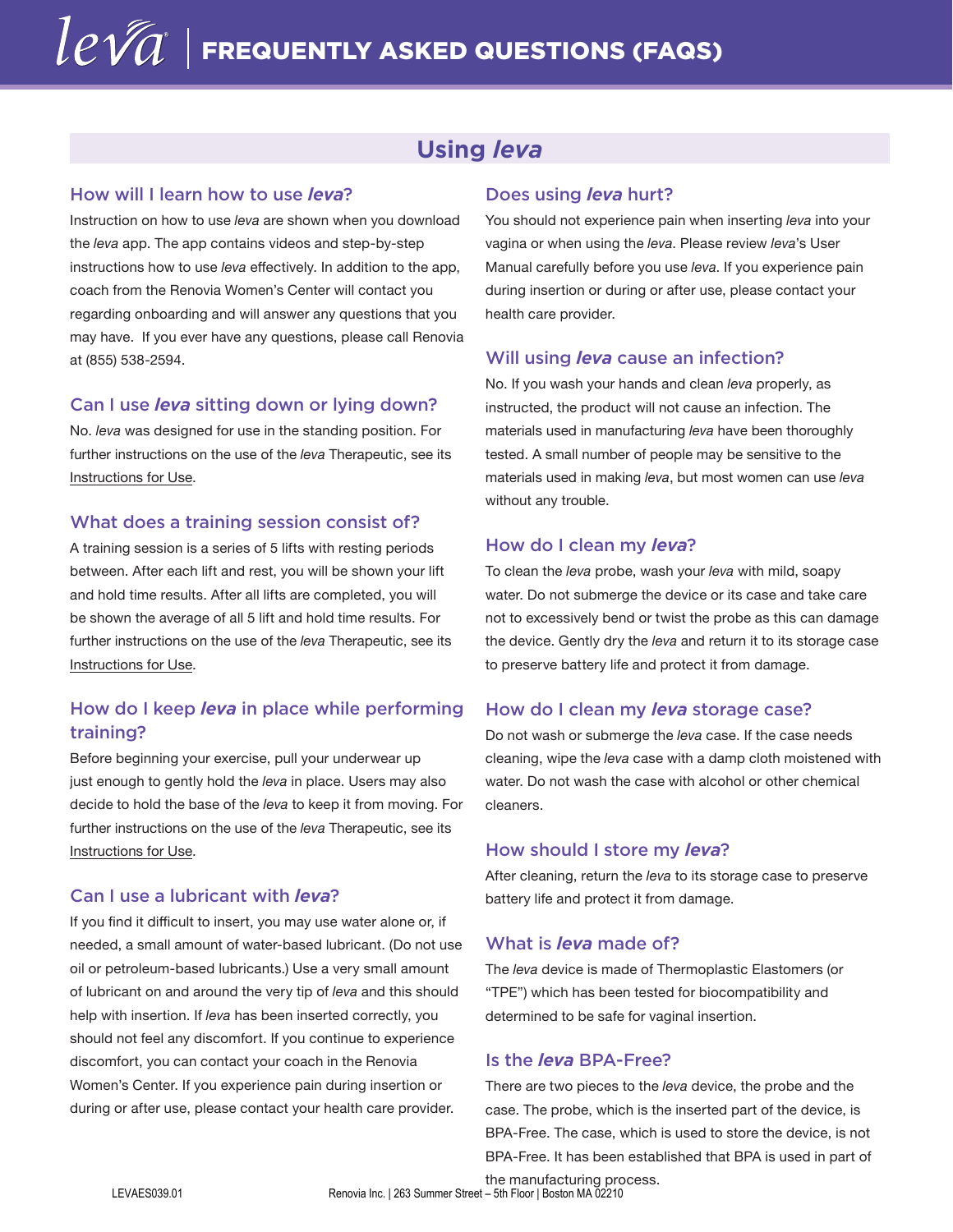# **Using** *leva (Continued)*

## What if I have a latex allergy?

Latex and thermoplastic elastomers are two different products. Latex is a natural product and thermoplastic elastomers is a man-made product. *leva* is made of Thermoplastic Elastomers (or "TPE") which has been tested for biocompatibility and determined to be safe for vaginal insertion. Please talk to your healthcare provider if you have any concerns.

#### Can *leva* leave anything behind in my body?

No, there are no exposed parts on the *leva*. All the electronics are completely enclosed in the device itself.

### Can I get an electrical shock from *leva*?

No. The electronics are completely enclosed and *leva* has gone through rigorous safety testing. If you see an opening or if *leva* has been punctured or damaged in any way, please discontinue use immediately.

#### Can *leva* get lost or stuck inside me?

No. *leva* goes into the vagina. It cannot get lost or stuck in your body. It remains in the vagina and can be removed by slowly and gently pulling the *leva* device downward in the same angle as it was inserted.

#### Can I share my *leva*?

No. It is a single-user product. It is for your personal use. Do not share *leva* with anyone.

#### Can I use *leva* when I'm pregnant?

No. Do not use the *leva* while pregnant, or if you think you may be pregnant, unless recommended by your doctor.

#### When can I expect to see results with *leva*?

Every woman is different. Many women see improvement in as little as 4 weeks. If you don't see improvement that soon, don't give up. The Renovia Women's Center will support you through 12 weeks of therapy as it sometime takes longer to see results.

#### Can I use *leva* when I have my period?

Yes. You can use *leva* when you are menstruating. Do not use *leva* when wearing a tampon

### What if I use *leva* and don't see results?

Unfortunately, some women may not see results with *leva*. If that is the case, we offer a 6-month money back guarantee. To qualify for this Money Back Guarantee, you must complete your twice daily exercises in Training Mode for 30 consecutive days within 6 months of shipment. Contact Renovia for further details on this money-back-guarantee.

#### Does *leva* have a warranty?

Yes, there is a 1-year limited warranty on your *leva* device. The full limited warranty terms and conditions applicable to *leva* can be found at www.know*leva*.com.

#### Can I take *leva* on an airplane?

Yes, *leva* can go in your carry-on or checked bag on an airplane.

### Can I use *leva* outside of the US?

*leva* can be used outside of the U.S. however the app must be downloaded and account created before leaving the country. The app is not available in app stores outside of the U.S.

#### How do I get new batteries for my *leva*?

Please contact the Renovia Women's Center and they can assist you in ordering a new battery.

# What do I do with my *leva* once I see symptom relief?

We recommend you use your *leva* for the full 12-weeks even if you see symptom relief before then. If you feel full symptom relief after 12 weeks, you can stop using the *leva* and store it in a safe, dry, place. You may or may not need to use your *leva* again although most women continue to use *leva* at some decreased frequency.

#### Is *leva* a vibrator?

No, *leva* is not a vibrator. *leva* is a medical device prescribed by doctors to help women strengthen their pelvic floor muscles.